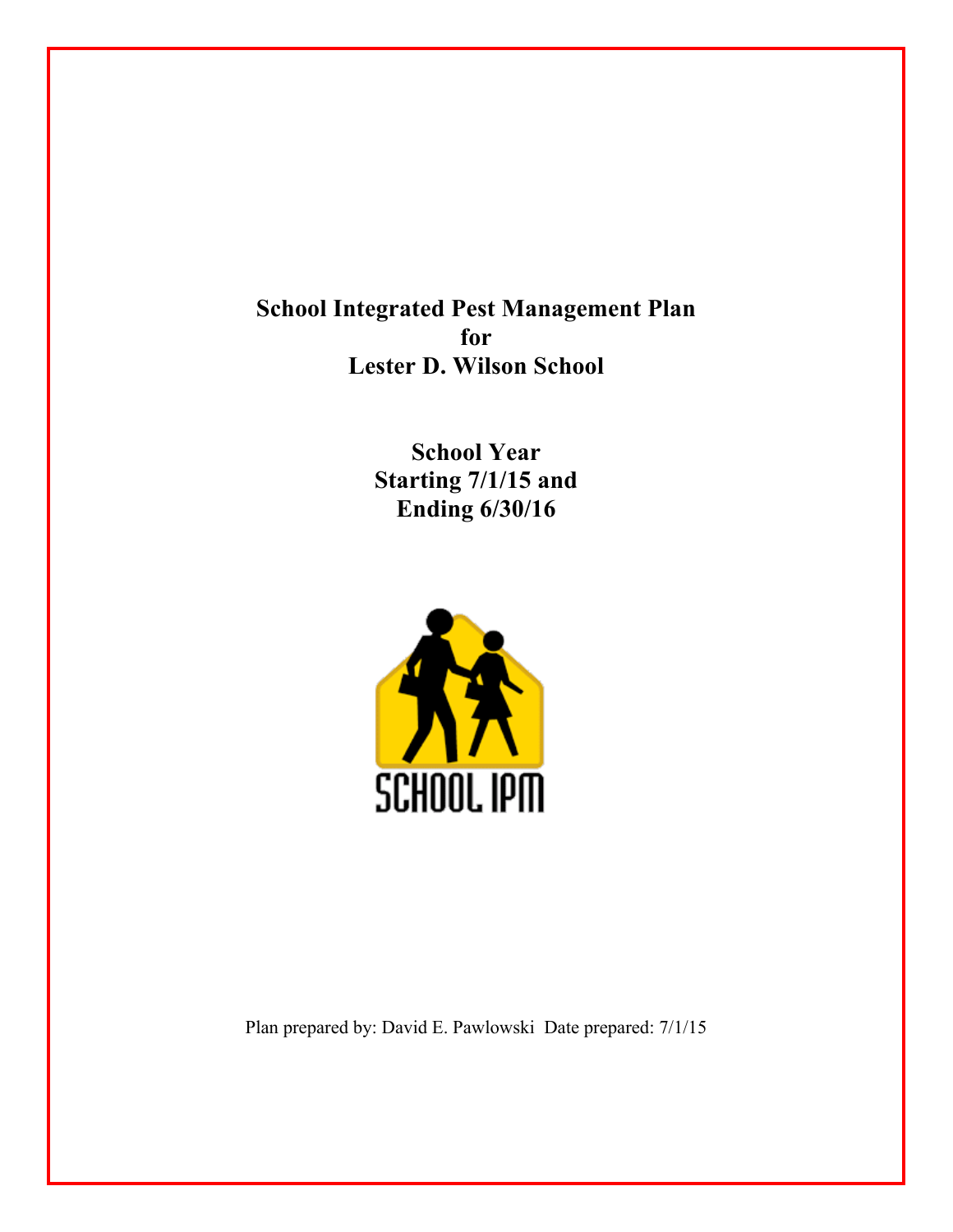### **Table of Contents**

- 1) General School Information
- 2) Integrated Pest Management Statement
- 3) School IPM Policy
- 4) School IPM Plan Goals
- 5) Roles, Responsibilities, and Training
	- a) School Administration
	- b) School IPM Coordinator
	- c) Pest Management Professional (staff or contractor)
	- d) School Nurse
	- e) Kitchen Staff
	- f) Maintenance Staff
	- g) Staff, Teachers, and Students
	- h) Parents or Guardians of All Students Enrolled in the School
	- i) Vendors and Contractors
- 6) Pest Identification: Site Assessment and Ongoing Monitoring
- 7) Pest Prevention and Control
- 8) Pesticide Use: Notification, Posting, and Re-Entry
- 9) Record Keeping and Evaluation

#### **Appendices**

- Pest Problem Report (to School IPM Coordinator)
- Food Services Areas Report (to School IPM Coordinator)
- IPM Pest Activity Monitoring and Control Log
- Sample Indoor Pest Thresholds
- IPM Priorities Checklist
- Pesticide Application Log
- Annual School IPM Program Notification Letter to Parents & Staff**\***
- Pre-Notification of the Use of Pesticides (72 hour pre-notification)<sup>\*</sup>
- Emergency Pesticide Use Notification**\***
- School Integrated Pest Management Act Compliance Certification Form**\***
- Posting Sign (for indoors & outdoors) 'Notice of Pesticide Application'**\***

*\* Use of this form meets minimum compliance requirements of NJ School IPM Act*

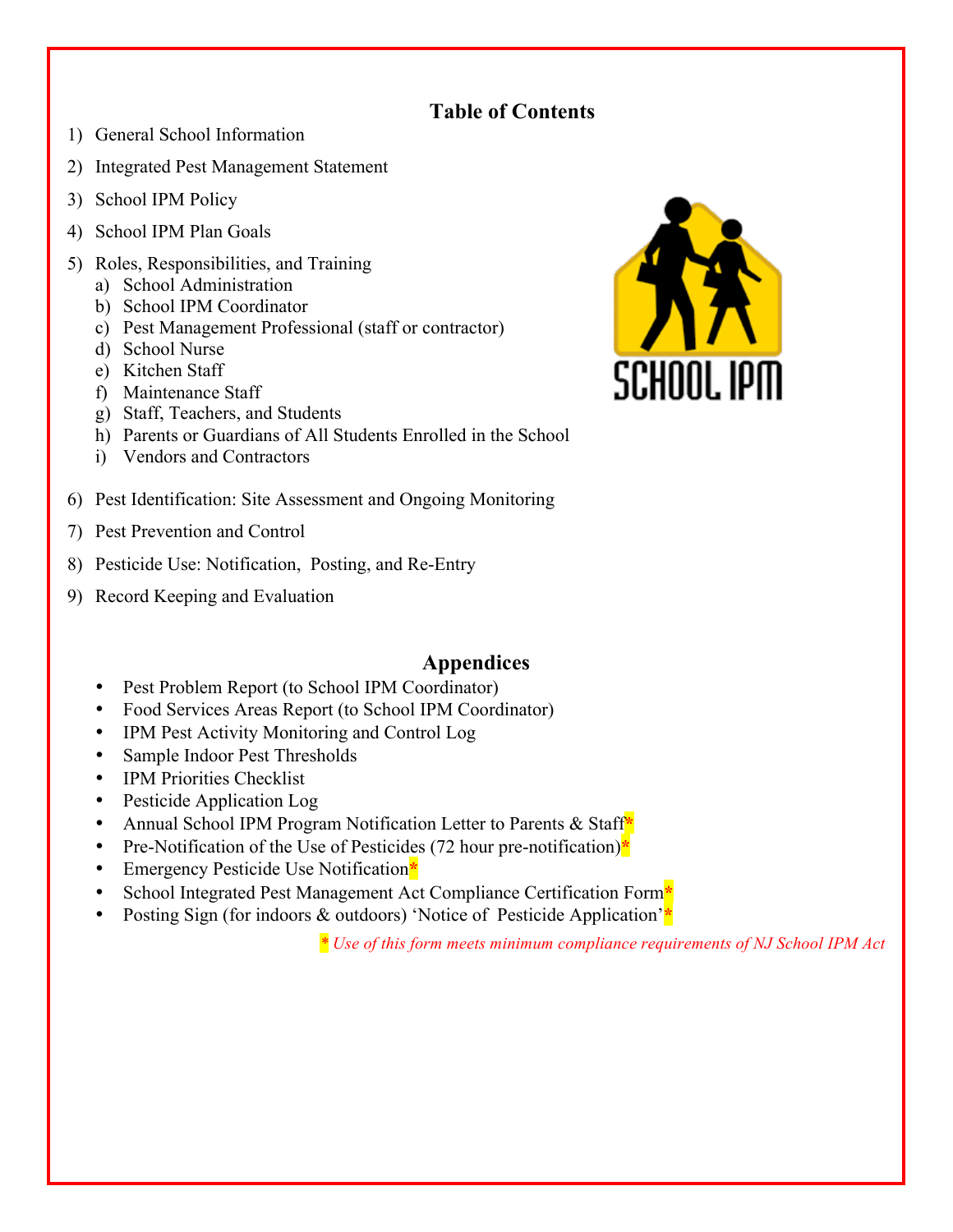#### **1. General school information:**

**School name**: Lester D. Wilson School Address: 525 Co. Rd. 513 City: Pittstown County: Hunterdon District: Alexandria Township School District Zip Code: 08867 Phone: 908-996-6811 E-mail: pawlowskid@alexandriaschools.org

**School IPM Coordinator**: Sandy Kacedon / William Rocchetti

Email: kacedon@alexandriaschools.org / rocchetti@alexandriaschools.org Phone:908-996-6811

#### **2. Integrated Pest Management Statement**

Integrated Pest Management (IPM) on school property is a long-term approach to maintaining healthy landscapes & facilities that minimizes risks to people and the environment. Lester D. Wilson School will use: site assessment, monitoring, and pest prevention in combination with a variety of pest management tactics to keep pests within acceptable limits. Instead of routine chemical applications, cultural, mechanical, physical, and biological controls will be employed with selective use of pesticides when needed. Educational strategies are used to enhance pest prevention, and to build support for the IPM program

#### **3. School IPM Policy:** *(Attach School IPM Policy; see model form in Appendix)*

#### **4. School IPM Plan Goals:**

- a. The roles, responsibilities, and training of all members of the school community [school administration, School IPM Coordinator, Pest Management Professional (includes staff or contractors, if used), School Nurse, kitchen staff, maintenance staff, staff, teachers, students, parents or guardians of all students enrolled in the school, and vendor/contractors] regarding IPM at the school are clearly defined.
- b. Pest identification: Initially, define indoor and outdoor pests for the school by historical account and/or by direct monitoring. Establish monitoring types and schedules, and recordkeeping.
- c. Pest prevention and control to maintain a healthy school environment: Outline nonchemical controls that will be routinely practiced at the school. Establish threshold levels for all anticipated pests. Define prescribed use of low impact versus non low impact pesticides for identified pests. Maintain records of all pesticide applications.
- d. Keep the school community informed: Maintain IPM records and make available for public inspection. Issue annual notice of school IPM program status. Establish prenotification procedures for non low impact pesticide use. Adopt notification procedures for emergency use of non low impact pesticides. Establish posting procedures for indoor and outdoor areas that are treated with non low impact pesticides.
- e. Evaluate and revise the School IPM Plan annually.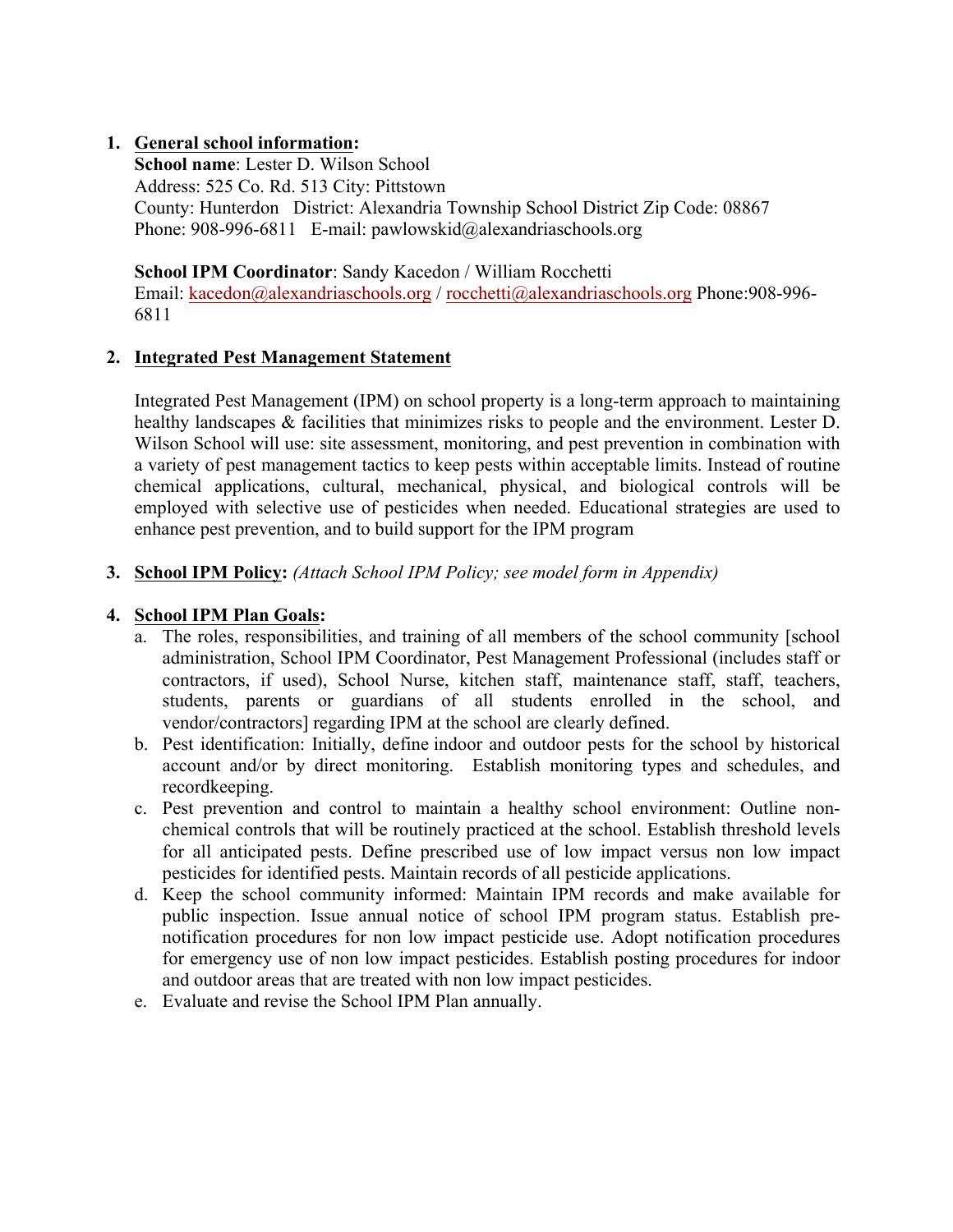**5. School IPM Roles & Responsibilities:** For an IPM program to be successful, all members of the school community must be made aware of the school's policies on pest control and their respective roles in the overall pest management plan. The roles, responsibilities, and training for this school regarding pest management are outlined below:

#### a. **School Administrators**:

Specific duties of New Jersey School Administrators **required by the School IPM Act and proposed regulations**:

- 1. Adopt and implement a school IPM policy for the school property; the Model Policy that was developed by the NJDEP prescribes that the school administrators will adopt and implement a School IPM Plan for the school property.
- 2. Implement IPM procedures to control pests and minimize exposure of children, faculty, and staff to pesticides.
- 3. Designate a School IPM Coordinator (see next section). The IPM Coordinator should be someone who is familiar with the school buildings and grounds, such as the buildings and grounds maintenance staff.
- 4. Report effectiveness and recommend improvements to the School IPM Plan annually to local school or governing boards.

#### Other **duties required by law of the school administration but that may be delegated** to specific individuals, such as the School IPM Coordinator (see next section) are:

- 5. Coordinate pre- and post-notification of parents and staff of non low impact pesticide applications according to the school's notification procedure. [See Appendix for sample 'Pre-Notification of the Use of Pesticides' (72 hour pre-notification) form and 'Emergency Pesticide Use Notification' form].
- 6. Prepare and post signs as required in areas where non low impact pesticides are to be applied. (See Appendix for sample 'Notice of Pesticide Application' sign for indoor and outdoor applications).
- 7. Obtain and maintain all pesticide application records for a minimum of 3 years; in the case of termiticides, maintain records a minimum of 5 years.
- 8. Prepare and send out 'Annual School IPM Program Notification Letter to Parents & Staff'. (See Appendix for sample letter to parents & staff).

#### b. **School IPM Coordinator:**

The School IPM Coordinator, **by law**, is jointly responsible with the school administration for the implementation of this School IPM Plan.

Role: The IPM Coordinator is the individual within the facility who is in charge of pest control activities for the school. This individual has the authority and backing of the school administration or management. The School IPM Coordinator has the primary responsibility for ensuring the IPM plan is carried out, and is the primary contact for the school community and public. Ultimately, this person is directly responsible for the integration of all IPM activities through the coordination of all parties including custodial, building, food service, outside vendors, Pest Management Professionals, grounds staff, students, parents, staff, and teachers.

Specific duties of a New Jersey School IPM Coordinator **required by law or regulation:**  1. Implement the School IPM Policy and Plan.

2. Maintain information about the IPM Policy and Plan in place at the school.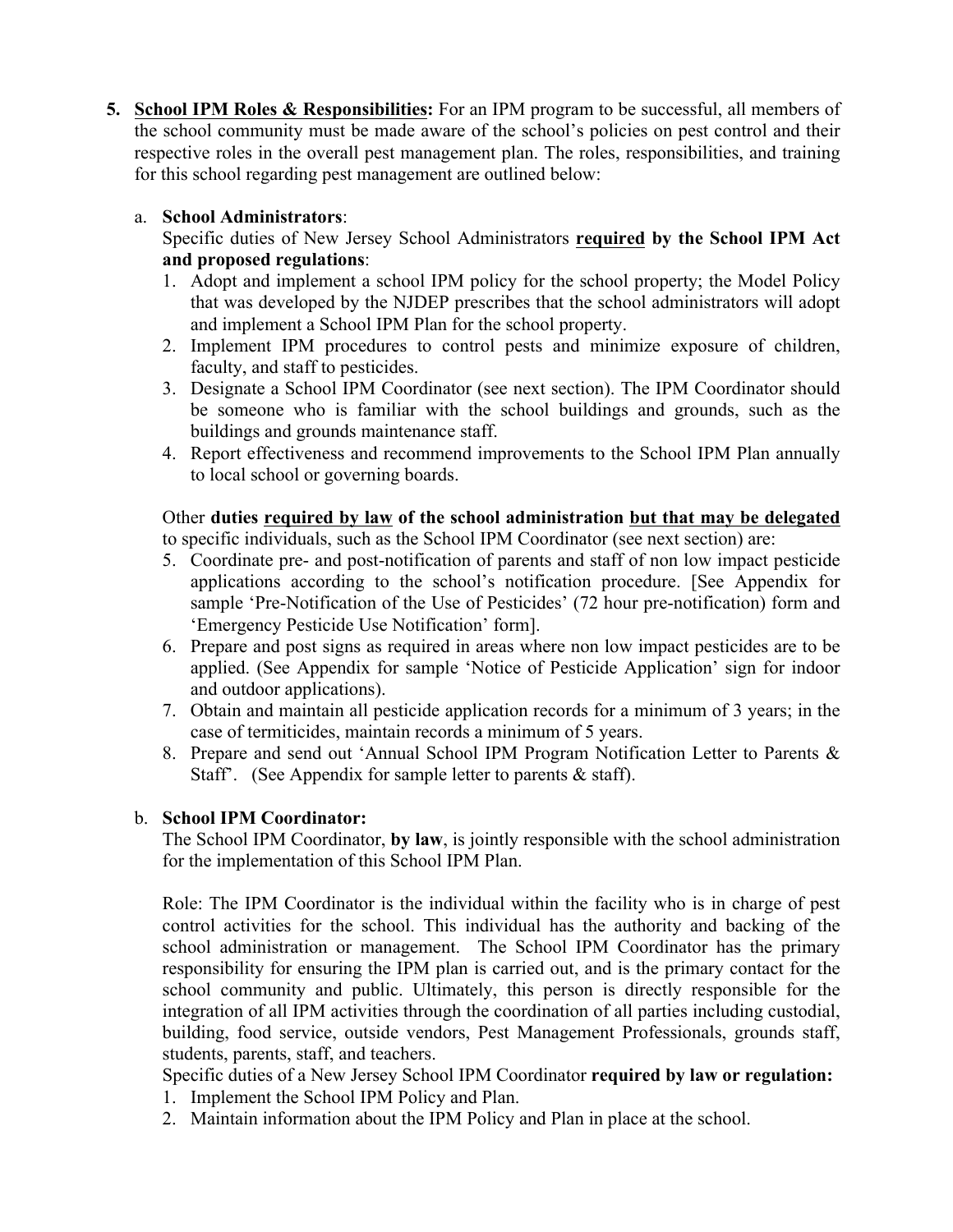- 3. Maintain information about pesticide applications on school property including records obtained from the pesticide applicator, Material Safety Data Sheets (MSDS) when available for pesticides used, and labels for all pesticide products used.
- 4. Maintain records of any pest monitoring and non-pesticide controls implemented. (See 'IPM Pest Activity Monitoring and Control Log' for sample log).
- 5. Provide access to the above information for public review.
- 6. Respond to inquiries and providing information to students, staff, and parents or guardians regarding IPM.
- 7. Provide training in IPM practices to the school community as described in the individual 'Roles, Responsibilities, and Training' sections of the School IPM Plan.
- 8. Provides a signature on the **'**School Integrated Pest Management Act Compliance Certification' Form when requested (see Appendix for sample form) by pesticide applicators.
- 9. Ensure that all persons conducting pesticide applications have all NJDEP-required training, certification, and licensing. Also ensure that they follow the School IPM Policy and Plan, as well as all NJDEP School IPM regulations and the precautions of the pesticide label.
- 10. Obtain training sufficient to implement the Policy and Plan (i.e., NJDEP-approved training).
- 11. Submit required information to the NJDEP.

**School administration responsibilities by law (see # 5, 6, 7, and 8 of their duties)** that must be carried out and may be delegated as duties of the School IPM Coordinator by this school administration include:

- $\Box$  Coordinate pre- and post-notification of parents and staff of non low impact pesticide applications according to the school's notification procedure. [See Appendix for sample 'Pre-Notification of the Use of Pesticides' (72 hour pre-notification) form and 'Emergency Pesticide Use Notification' form].
- $\Box$  Prepare and post signs as required in areas where non low impact pesticides are to be applied. (See Appendix for sample 'Notice of Pesticide Application' sign for indoor and outdoor applications).
- $\Box$  Obtain and maintain all pesticide application records for a minimum of 3 years; in the case of termiticides, maintain records a minimum of 5 years.

In order to carry out the duties prescribed above, the School IPM Coordinator will:

- $\Box$  Distribute and train school community in the use of 'Pest Problem Report Forms' to be submitted when activity is noticed (see Appendix for sample form).
- □ Distribute and train school kitchen staff in the use of 'Food Service Report' forms to be submitted weekly (see Appendix for sample form).
- $\Box$  Consider all available options (including no action) with the school's Pest Management Professional prior to determining control(s) to be used.
- $\square$  Ensure that Pest Management Professional(s) make accurate entries in the 'Pesticide Application Log' (see Appendix) when these pesticides are applied at the school.
- $\Box$  Work with administrators if contracting for pest control services to ensure that the bid specifications comply with the school IPM policy and plan.
- $\Box$  Serve as the point of contact for contracted pest management services for the school.
- $\Box$  Evaluates efficacy of IPM practices on school property on a monthly basis at a minimum.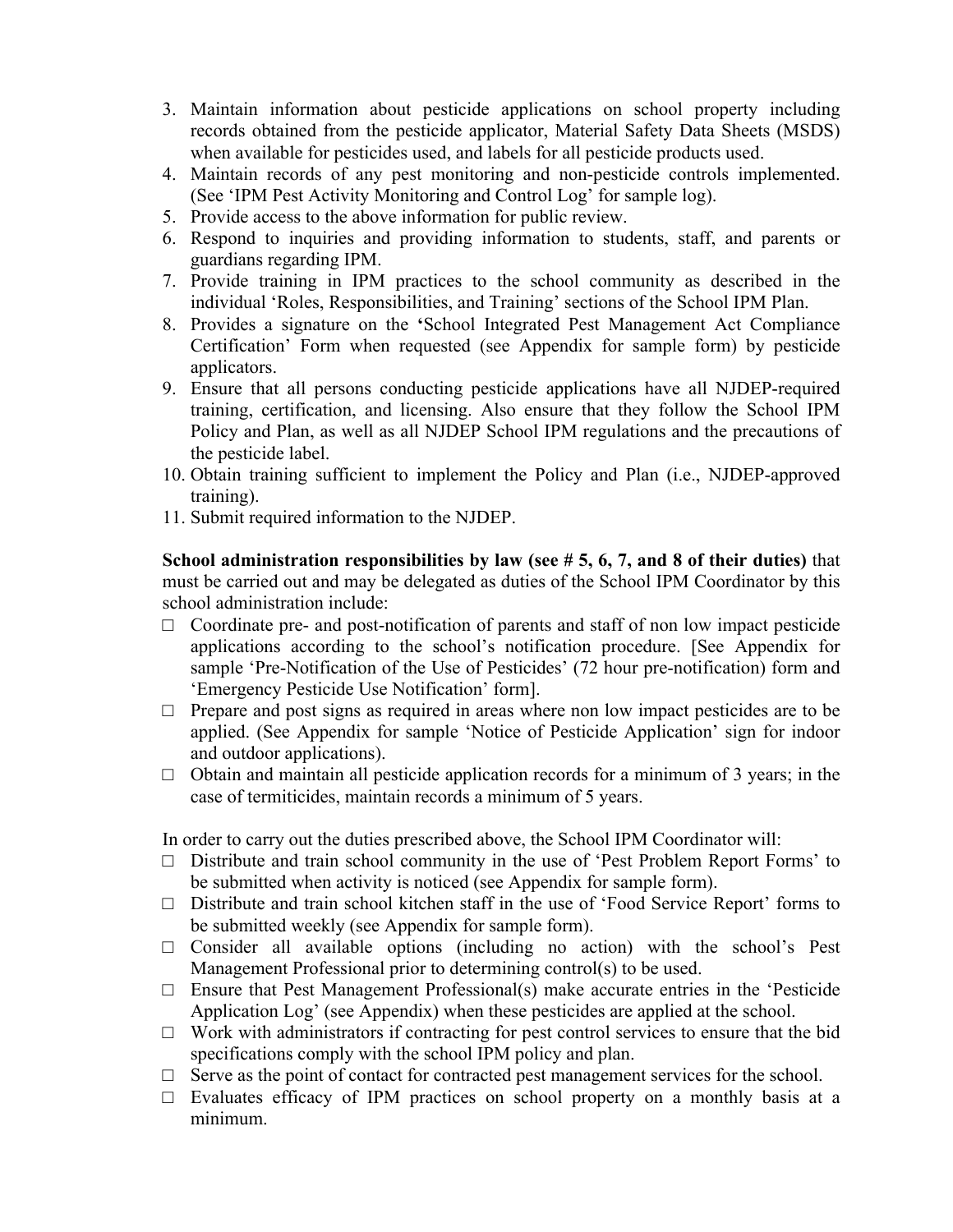$\square$  Sets up and moderates the annual evaluation of the School IPM Plan. Revises the School IPM Plan accordingly.

#### Training:

The School IPM Coordinator will receive NJDEP-approved training that provides an overview of the principles of IPM, legal requirements, and how to implement the IPM Policy and Plan at the school per rules to be adopted by the NJDEP in the fall of 2004.

#### c. **Pest Management Professional:**

All pesticide applications made on school property must be made by applicators or operators licensed to apply pesticides by the NJDEP PCP per the New Jersey Administrative Code Title 7 Chapter 30; Subchapters 1-12. These 'Pest Management Professionals' may either be staff and /or a contractor as described below.

All **indoor applications** at this school are made by licensed Viking Pest Management Professional(s). The contractor for indoor pest management services at this school is Viking Pest Control. Our contact for the company is Joe Shultz. The contractor will meet all specifications as contracted by the School per the attached contract.

All **outdoor applications** at this school are made by licensed Viking Pest Management Professional(s). The contractor for outdoors pest management services at this school is' Viking Pest Control. Our contact for the company is Joe Shultz. The contractor will meet all specifications as contracted by the School per the attached contract number: 1210395

Other Specific Duties of Pest Management Professional(s) in the School IPM Program:

- $\Box$  Inspect school premises for the presence of pests or signs of pest activity.
- $\Box$  Notify the IPM Coordinator when pests or signs of pest activity are found.
- $\Box$  Make written recommendations to the School IPM Coordinator for corrective actions to be taken by the school to reduce potential pest populations.
- $\Box$  Recommend to School IPM Coordinator appropriate non-chemical procedures to correct pest problems.
- $\Box$  When it is determined that a pesticide must be used, select and recommend necessary pesticides. Preference will always be given to low impact pesticides.
- $\square$  When approved by the School IPM Coordinator, follow appropriate least-toxic procedures to correct pest problems. Never apply a non low impact pesticide without first consulting in advance with the IPM Coordinator to allow them to proceed with all required notification and posting of the area to be treated.
- $\Box$  Provide School IPM Coordinator with MSDS (when available) of <u>any</u> pesticide that is applied on school property.
- $\square$  Provide application information as specified in the 'Non Low Impact Pesticide Application Log' (see Appendix) when they apply these pesticides at the school. This log is kept at Viking Pest Management Professionals.
- □ If a non low impact pesticide is to be used, provide a **'**School Integrated Pest Management Act Compliance Certification' Form (see Appendix) to the School IPM Coordinator for their signature ensuring all advance notification and posting has been performed as required. Applicators are not liable for damages resulting from the failure of the school to provide the notification or posting as required by the New Jersey School IPM Act.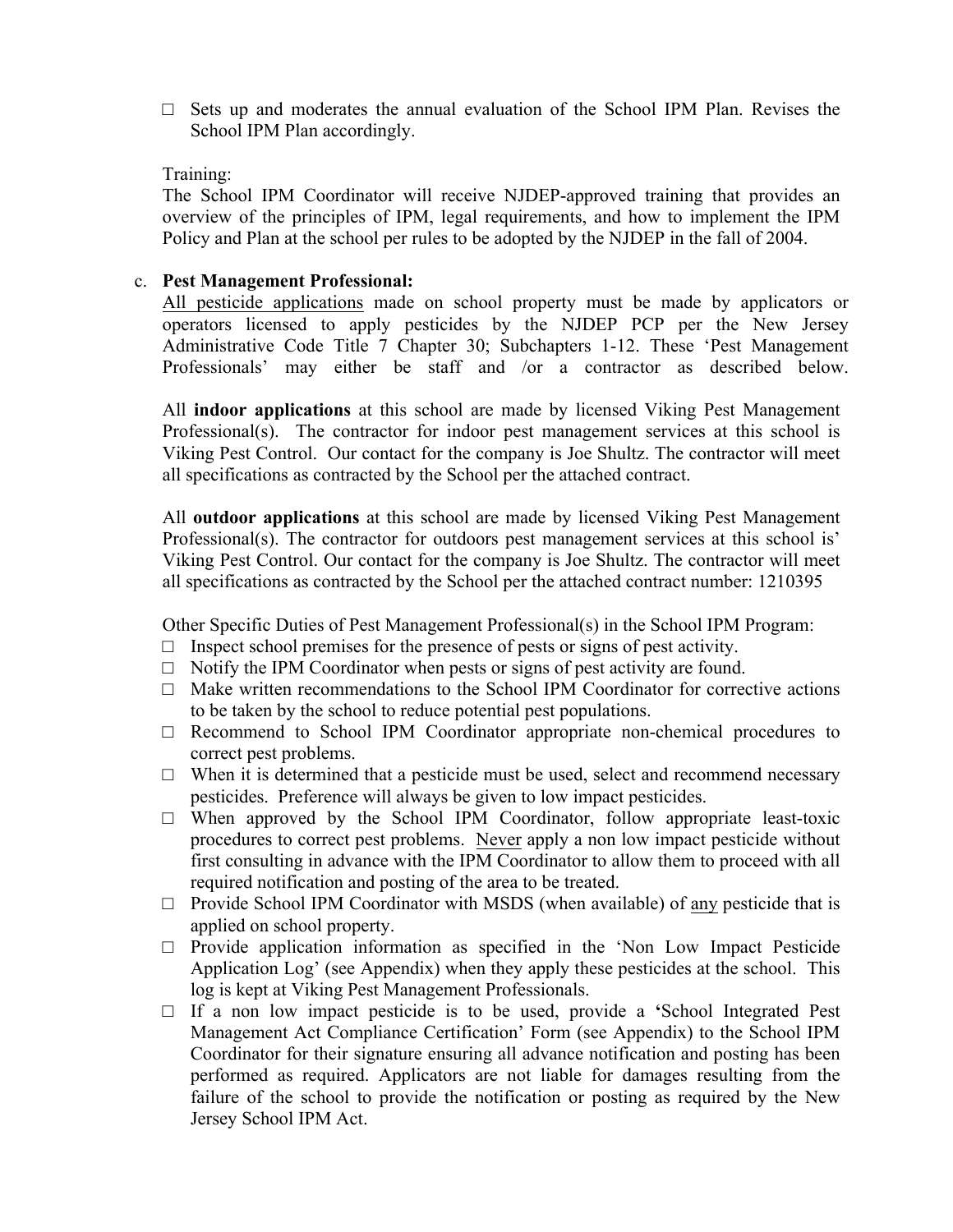$\square$  Participate in the annual evaluation of the School IPM Program and Plan. Provide comments regarding any necessary modifications to the School IPM Plan.

Training:

Training for either a new commercial applicator or operator is to include BOTH a PCPapproved basic pesticide training course, and 40 hours of on-the-job training to competently perform the functions associated with any applications in which they are expected to perform. Additionally, within the 40 hours of training, the candidate must perform or witness a minimum number of applications for each of the categories that they will be licensed (see the NJDEP website at http://www.state.nj.us/dep/enforcement/ pcp/index.html; or the Rutgers Cooperative Extension pesticide applicator training website at http://www.pestmanagement.rutgers.edu/PAT/CertlicensReq.htm for details).

In order to maintain valid Pesticide Applicator Certification in the state of New Jersey, pesticide applicators must earn a minimum of 24 recertification credits by attending continuing education courses. Commercial Pesticide Applicators must accumulate 8 Core credits and 16 category credits (per each category certified).

Rules are being proposed by the NJDEP that would require an additional category ("IPM in Schools") for commercial applicators that apply pesticides on school property. If these rules are adopted as final, applicators would be given a grace period during which the new category exam would need to be taken. This IPM in Schools category would be required in addition to any other category (such as ornamental  $\&$  turf, or termite control) required depending on the type of work performed.

#### d. **School Nurse:**

The school nurse will consider potential pesticide exposure when evaluating a child's health complaint.The school nurse should have access to MSDS sheets for any chemical used on school property and be aware of any children with asthma or chemical sensitivities.

Other Duties of the School Nurse in the School IPM Program:

- □ Maintain easy access to Poison Control Center hotline at 1-800-222-1222 in case acute poisoning is suspected.
- $\Box$  Monitor for headlice (a common problem for children between 3 and 10 years old).
- $\Box$  Educate parents and staff about preventing headlice spread when it occurs.
- □ Submit a 'Pest Problem Report' to School IPM Coordinator whenever pests are detected in the health suite/Nurse's office.

#### Training:

In addition to required professional training,

- $\Box$  Be aware of public health pests of significance that may impact student health; see EPA's *List of Pests of Significant Public Health Importance* at http://www.epa. gov/opppmsd1/PR\_Notices/pr2000-draft.htm.
- $\Box$  Obtain copies of selected pesticide resources on poisoning which may include: *Recognition and Management of Pesticide Poisonings,* Routt Reigart and James Roberts, 5th edition, U.S. Environmental Protection Agency, March 1999; available online at http://www.epa.gov/oppfead1/safety/healthcare/handbook/handbook.htm.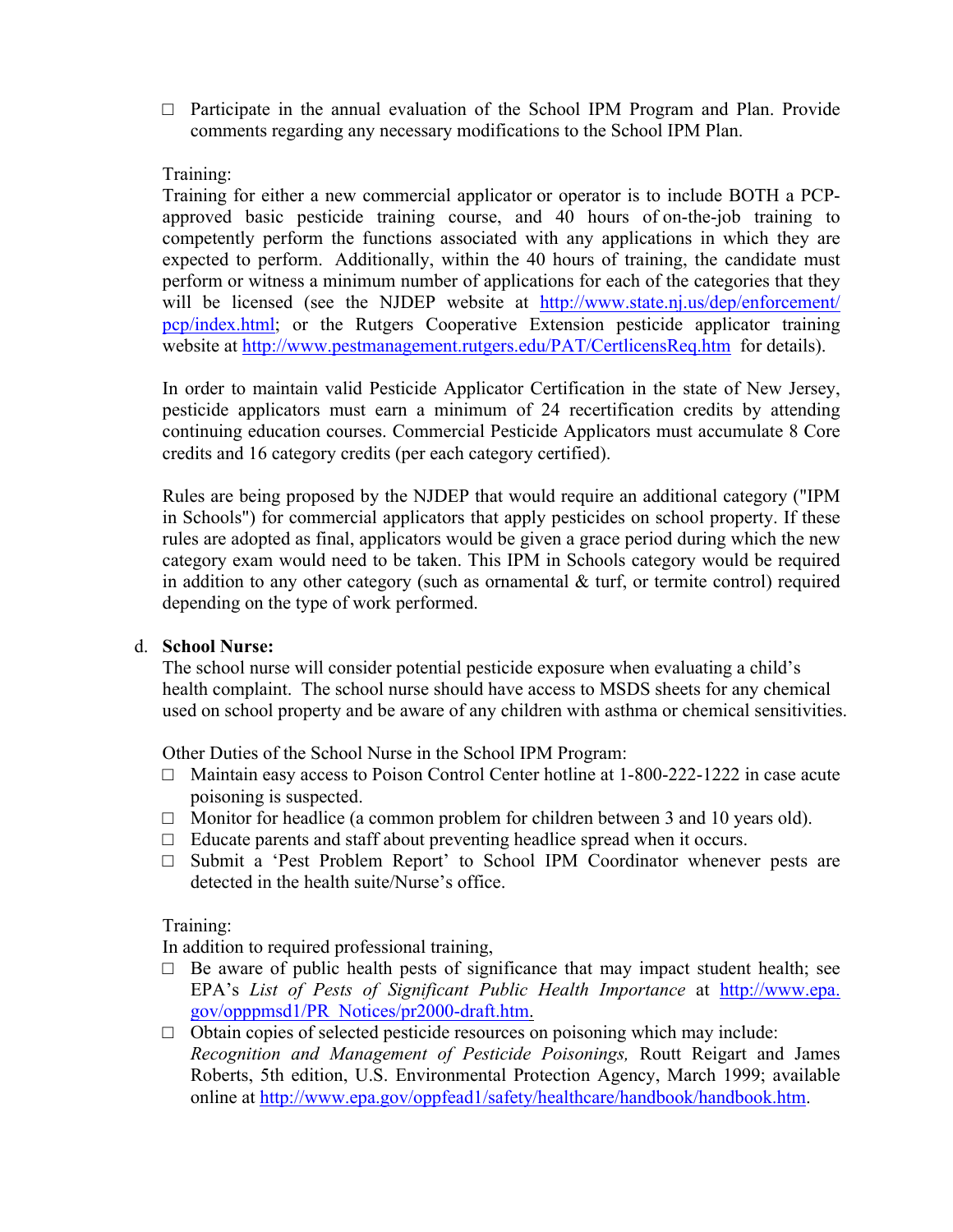#### e. **Kitchen Staff:**

Food handling and preparation areas are among the most critical areas for pest management. Kitchen staff must keep all food areas free of crumbs and food residue after use.

Other Duties of Kitchen Staff in the School IPM Program:

- $\Box$  Practice good sanitation of all kitchen and food service areas (clean all surfaces daily)
- $\Box$  Maschio's Food Service of the kitchen staff will inspect the kitchen monthly.
- □ Maschio's Food Service will submit a Food Service Report to School IPM Coordinator whenever pests are detected in the kitchen and food service areas (see the Appendix for the two types of reports).
- $\Box$  Manage specific pest problem(s) as directed by the Contracted pest control Company.

#### Training:

Maschio's Food Service will be responsible for training the kitchen staff in proper sanitation procedures when hired and annually thereafter. The School IPM Coordinator will train the kitchen staff in the pest detection and monitoring program in place in the kitchen when hired and annually thereafter.

#### f. **Maintenance Staff:**

Maintenance staff maintains the cleanliness and take care of the school building and grounds. These staff members may be assigned to indoor and/or outdoor maintenance. School maintenance staff may make applications of pesticides that are "over-the-counter" disinfectants and antimicrobials such as Lysol® and toilet-bowl cleaner, and use "minimum risk" pesticides published by the federal EPA. If the use of other pesticide is necessary, only a licensed Pest Management Professional may make the application (see 'c' above).

Other Duties of Maintenance Staff in the School IPM Program:

- □ Practice all sanitation and maintenance techniques per the 'IPM Priorities' checklist of this Plan.
- $\Box$  Provide a 'Pest Problem Report' to School IPM Coordinator whenever pests or signs of pest activity are discovered in the school building, or are a problem on school grounds.
- $\Box$  Recognize and correct conditions that may lead to pest problems such as water leaks, potential pest entryways, and poor sanitation practices (see the 'IPM Priorities' checklist of this Plan for specific actions for school buildings and grounds).
- $\Box$  Manage specific pest issue(s) as directed by the Building Principal. This will not include pesticide application unless the individual is a licensed Pest Management Professional (see duties in 'c' above).

Training:

- $\Box$  Building Principal / Buildings and grounds Supervisor will be responsible for training the indoor Maintenance Staff in proper sanitation procedures and schedules when hired and annually thereafter.
- $\Box$  The School IPM Coordinator must train the indoor Maintenance Staff in the pest detection and monitoring program and devices in place throughout the school when hired and annually thereafter.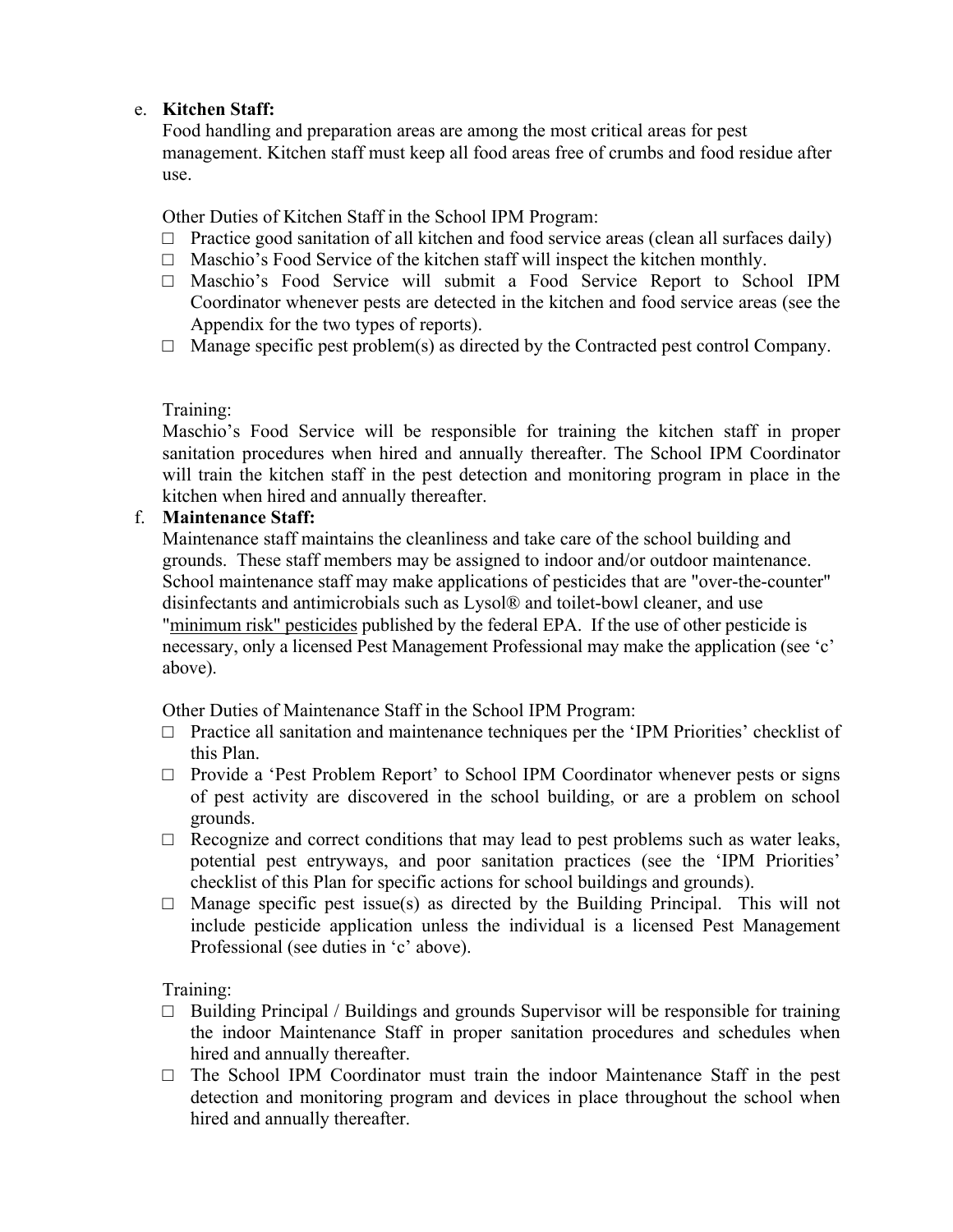$\Box$  If landscaping or turf maintenance is required by their duties, grounds maintenance staff will be trained in accepted horticultural practices grounded in IPM.

#### g. **Staff, Teachers, and Students**:

Duties of Staff, Teachers, & Students in the School IPM Program:

- $\Box$  The most important responsibility of the students and staff is sanitation. Much of the prevention and reduction of pest infestation at the school site depends on whether or not students and staff clean up food leftovers, food in lockers, gum under desks, paper clutter, etc., or perform proper maintenance.
- $\Box$  Leave pest control and pest management to trained professionals.
- $\Box$  Will not move sticky traps or other pest monitoring devices.
- $\Box$  Report any evidence of pest activity to the School IPM Coordinator using the 'Pest Problem Report' form.

#### Training:

School staff, teachers, and students will be trained in their roles in the school's pest management system by the School IPM Coordinator.

Other training:

- $\Box$  Staff, teachers, and students will be given a brief overview or updates by the School IPM Coordinator on pest identification and the conditions that they may create that promote pests. This information will focus on pest reduction strategies connecting people's behavior such as eating at desks, leaving crumbs on floor, etc. to pest problems.
- $\Box$  They will be instructed in how to log pest complaints using the 'Pest Problem Report' form.
- $\Box$  Pamphlets and fact sheets will be made available at the time of training and/or posted on bulletin boards in specific areas such as the cafeteria and teachers' lounge.

#### h. **Parents or Guardians of All Students Enrolled in the School:**

Duties of Parents/Guardians in the School IPM Program:

- $\Box$  Learn about IPM practices and follow them at home so that pests are not carried to school in notebooks, lunch boxes, backpacks, clothing, or the children's hair.
- $\Box$  Make their children aware of their role in the School IPM Program at the school.
- $\Box$  Encourage children to lend a hand in cleaning up.
- $\Box$  Discourage children from keeping food in their lockers and desks.
- $\Box$  Be aware of the current pest management practices in their children's school. Review the 'Annual School IPM Program Notification Letter to Parents & Staff' as well as all notices of application of pesticides at the school. For questions or concerns, parents and /or guardians will contact the School IPM Coordinator.

Training:

- $\Box$  Building Principal will educate parents and guardians of all students enrolled at the school about the School IPM Program.
- $\Box$  Pamphlets and fact sheets will be made available upon request (see Appendix for 'Summary of Key Requirement s of NJ School IPM Act' Fact Sheet).

#### i. **Vendors and Contractors**

Duties of vendors and contractors in the School IPM Program to be prescribed in specific language in their bid specifications and contracts: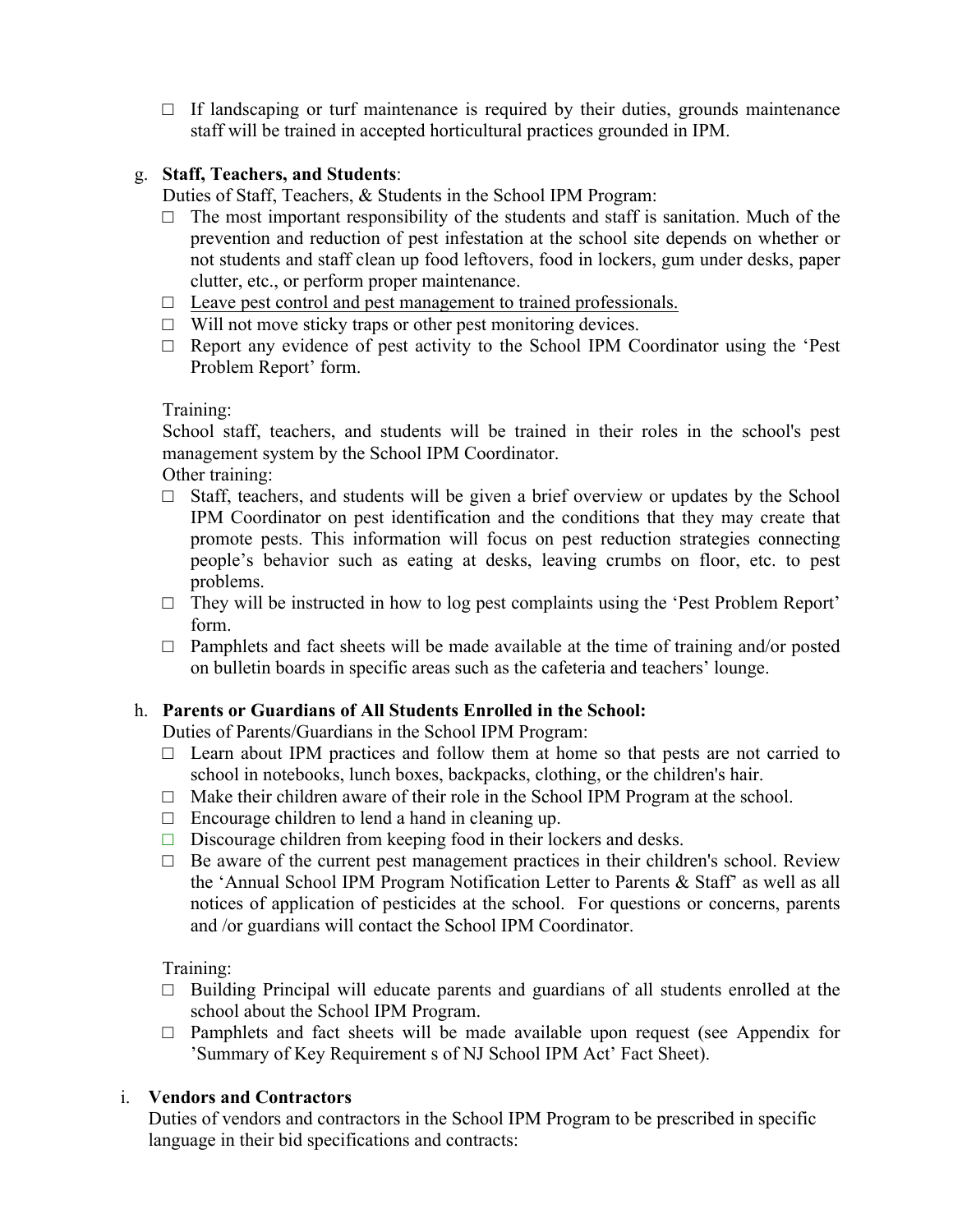$\Box$  Contracts will specify regular maintenance service, cleaning under and behind machines during service visits, and immediate correction of problems which may foster pests (for example, breakage, leaks, or excessive condensation from machinery).

#### **6. Pest Identification: Preliminary Site Assessment and Ongoing Monitoring**

One of the key principles of School IPM is site assessment to precisely define the presence of pests and the site conditions that contribute to their presence. Indoor and outdoor pests will be defined for the school by historical account, interviews, and by direct monitoring. [See Appendix for the 'Pest Problem Report' form for a listing of common school pests].

When the IPM program is implemented at the School, the Viking Pest Management Professional(s) and/or School IPM Coordinators will perform a thorough inspection of all school buildings and grounds to identify pest activity and conditions that are contributing to any pest problems.

**Indoor site assessment**, Viking Pest Management Professional and/or School IPM Coordinators will compile a map of floor plans of the building.

- Areas that currently have pests or show signs of pest activity.
- Areas that historically have had pests as well as identifying when this occurs during the school year.
- Conditions or behaviors contributing to pest problems that can be corrected.
- If already in use, location of detection and monitoring devices and bait stations.
- Recommendations for sanitation, structural repairs, and habitat modification.

**Outdoor site assessment**, Viking Pest Management Professional and/or School IPM Coordinators will map the school grounds:

- Show locations of trees, shrubs, and ornamentals.
- Assign & divide the landscape into management units (for example, football field turf versus playground).
- Note key plants, any pest problems, and horticultural recommendations.

*Note: The Rutgers Cooperative Extension 'IPM Report Card for School Grounds' provides a series of self-assessment tools for schools to measure their adoption of IPM on school grounds. Additionally, each Report Card in the series can be used as a guide to incrementally or completely implement IPM by simply following the practices outlined. IPM practices are precisely outlined for control of common pests of New Jersey school grounds. Report Cards for School Grounds include: General Requirements; Athletic Fields; Turf ; Ornamental Plants; and Landscape Plantings. See @ http://www.pestmanagement.rutgers.edu/IPM /SchoolIPM/reportcard.html.*

It is important that the pest(s) be accurately identified in order to gather information about the pest's life cycle and habits. Identification is essential for selecting the combination of strategies which will be most effective as well as knowing when to implement them. If the School IPM Coordinator and the Pest Management Professional are unable to identify the pest(s), the County office of Rutgers Cooperative Extension (RCE) will be consulted and samples will be submitted for identification if needed.

#### **Ongoing Monitoring**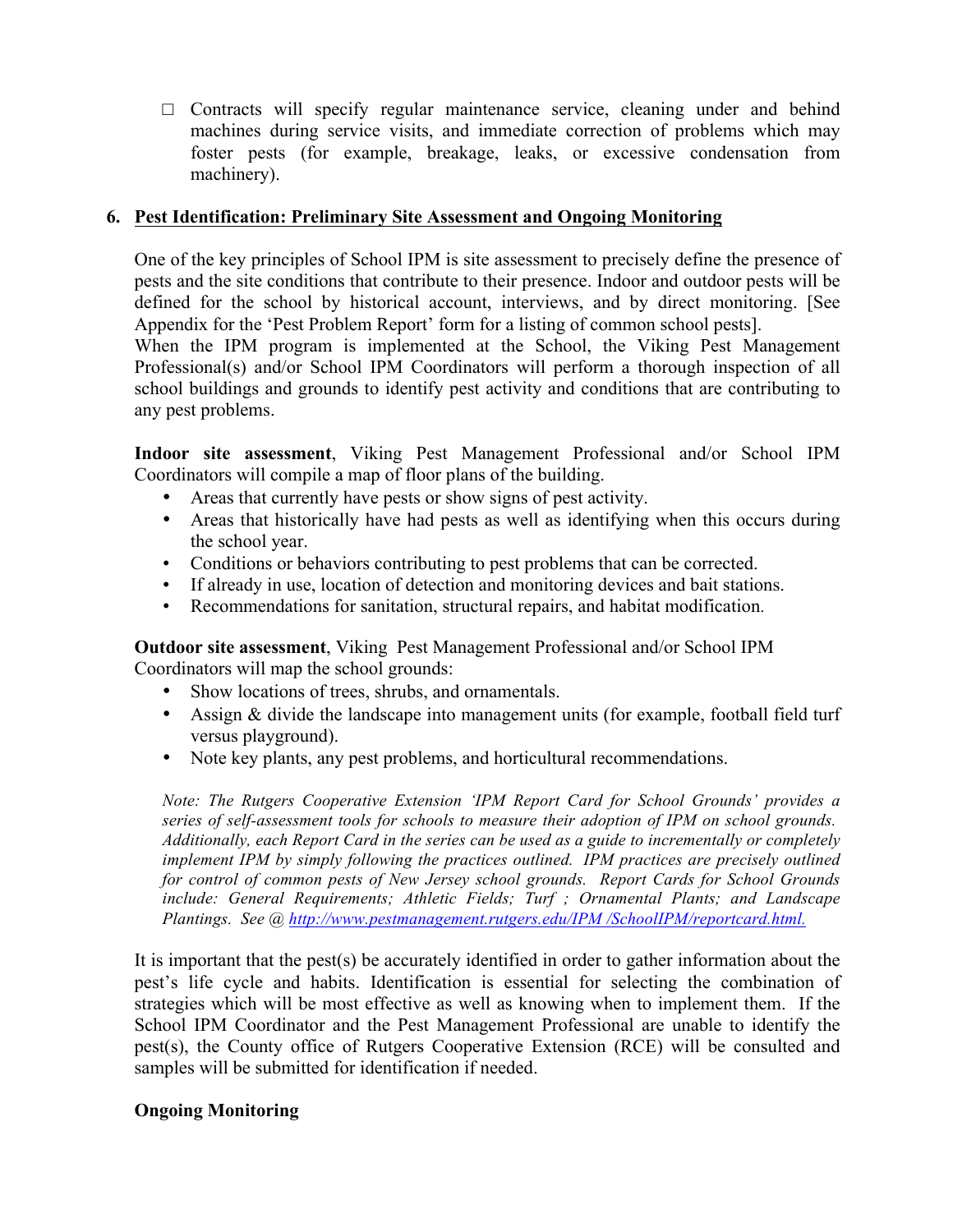Once a pest is correctly identified, monitoring methods and schedules, as well as controls will be determined based on its life cycle, food sources, habitat preferences, and natural enemies.

Indoor pests will be monitored via direct inspection, sticky traps, pheromone baits, tracking powder, mechanical traps, and glueboards as necessary. If baits or traps of any kind are used:

- $\Box$  Each bait station or trap is assigned an identification number.
- $\Box$  A map is prepared showing the location and number of each trap or bait placement.
- $\Box$  Each trap or bait station is marked with appropriate warning language.
- $\Box$  Traps will be checked by the Pest Management Professional weekly during the early stages of solving a serious pest infestation, then taper off to monthly, once the pest problem is under control.
- $\Box$  Captured rodent pests will be recorded and disposed of on a daily basis.

**Outdoor** landscape pests will be monitored via direct inspection (*check all that apply*):

- $\Box$  Landscape plants are scouted at least monthly during the growing season for conditions requiring action (for example, damaged, diseased, dead limbs; soil erosion/compaction; insect, disease, weed pests and damage).
- $\Box$  Scouting usually begins when plants put out new leaves in spring and ends when leaves fall in autumn.
- $\Box$  Plants with annually recurring pest problems will be scouted according to pest appearance timetables.

**Monitoring Records**: The School IPM Coordinators and Pest Management Professional, will maintain and keep records of any pest monitoring, including traps (see Appendix for sample 'IPM Pest Activity Monitoring and Control Log').

#### **7. Pest Prevention and Control**

Wherever possible, the School will take a preventive approach by identifying and removing, to the degree feasible, the basic causes of the problem rather than merely attacking the symptoms (the pests). This prevention-oriented approach is also best achieved by integrating a number of strategies. It is easier to spot a potential problem when the interior and exterior of the school is clean and uncluttered (see Appendix for a sample 'Integrated Pest Management Priorities' checklist as a resource for many controls).

IPM employs a multi-tactic approach, integrating several strategies to combat a particular pest. Control strategies that remove a pest's food, water, and shelter (harborage), and limit its access into and throughout buildings and on school grounds will be employed as follows:

- Cultural control: for example, improve sanitation; reducing clutter; people change habits like leaving food in the classroom; maintain plant health by taking care of the habits and conditions; fertilization, plant selection (right plant/right place), and sanitation to exclude problematic pests and weeds.
- Physical control: for example, pest exclusion; removing pest access to the school building by sealing openings with caulk and copper mesh; repairing leaks and screens; removing pests by hand.
- Mechanical control: for example, insect monitors, light traps, rodent traps; till soil prior to planting to disrupt pest life cycles.
- Biological control: use of pest's natural enemies. For example, introduce beneficial insects or bacteria to the environment or, if they already exist, provide them with the necessary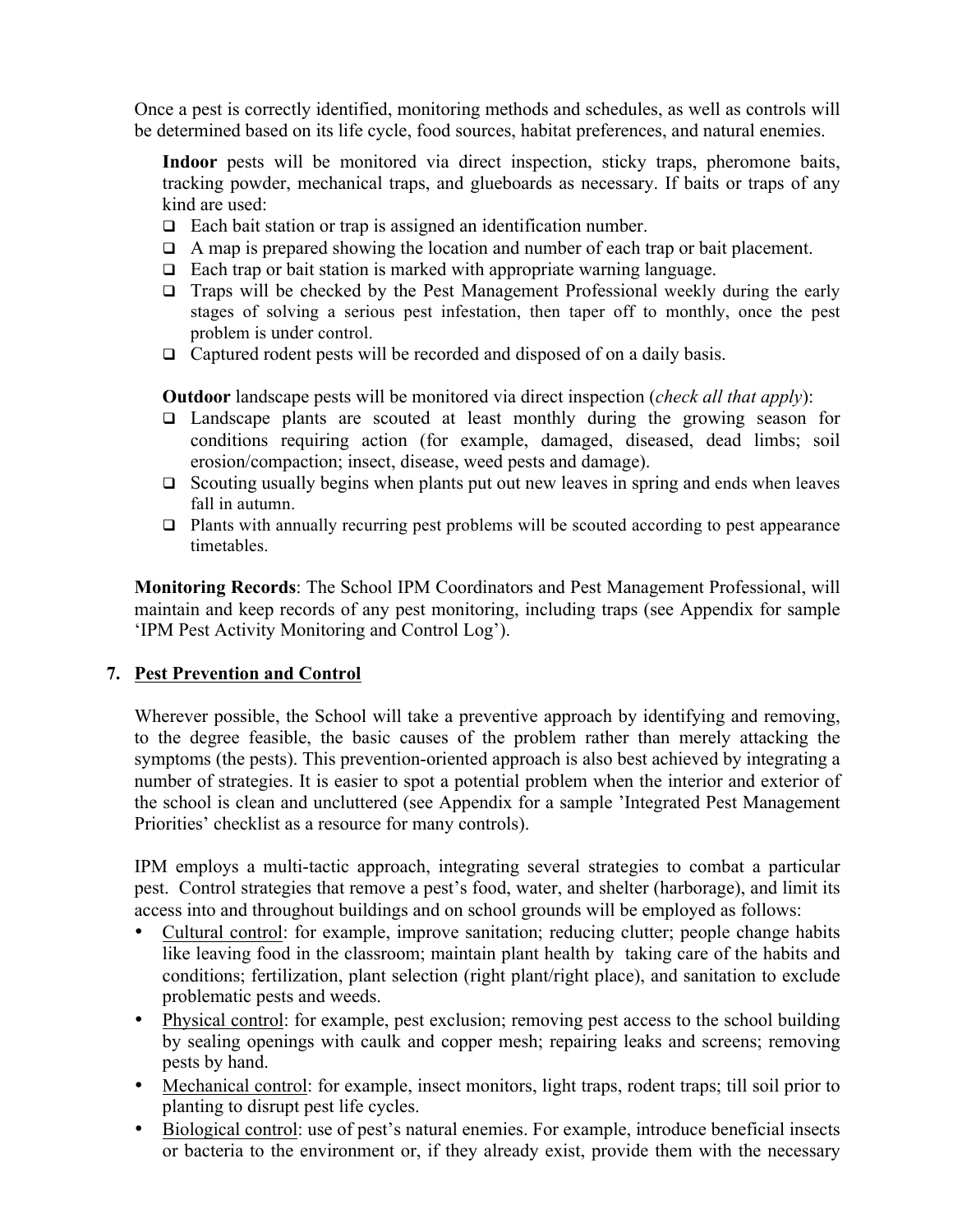food and shelter; and avoid using broad-spectrum chemicals that will inadvertently kill beneficials.

• Least hazardous chemical controls with preference given to School IPM Act-defined 'low impact pesticides'.

Pesticides will be selected when other control methods are not effective or practical in resolving a pest problem. Pesticides will not be used on School property unless both the pest has been identified and its presence verified. It is neither possible, nor desirable to completely exterminate every pest and potential pest from every population on school property.

The Viking Pest Management Professionals will establish injury (also known as tolerance or threshold) levels and action thresholds for each individual pest species before making any chemical treatment. Action Thresholds for pesticide treatment are triggered if all other IPM tactics have not been able to control pest populations to an acceptable level. Appropriate injury levels will be set, and may take into consideration economic losses (for example, amount of foodstuffs contaminated by pantry pests); health risks (for example, occurrence of disease-bearing pests); aesthetic evaluations (for example, temporary presence of ants); nuisance problems (for example, stinging insects); and pest visibility [see Appendix for a sample 'Indoor Pest Thresholds' for your modification].

The New Jersey School IPM **law defines** 'low impact pesticides' and necessarily creates the distinction 'non low impact pesticides' for other pesticides not meeting their definition. The law and resulting model policy published by DEP make it clear that when pesticide use is needed, preference should be given to choosing a 'low impact pesticide', if possible. The School will give preference to choosing a 'low impact pesticide', as described below.

A low impact pesticide is a pesticide that is considered to have relatively minimal risk as compared to pesticides in general. The New Jersey School IPM law specifically defines what a low impact pesticide is in two parts. The first part consists of a federal EPA list of pesticides that it considers to be minimal risk and thus do not require formal registration. These pesticides are listed in the federal code at 40 CFR § 152.25. (See http://www.pestmanagement.rutgers.edu/IPM/SchoolIPM/NJAct/40cfr15225.pdf). The second part consists of a list of pesticide ingredients (such as boric acid or diatomaceous earth) and formulation types (such as gels or pastes) that are considered low impact. It is important to note that a substance considered "low impact" does not necessarily mean zero risk. All pesticides must be used properly to reduce potential risk from their use.

*See the Rutgers Cooperative Extension School IPM website at http://www.pestmanagement. rutgers.edu/IPM/SchoolIPM/NJAct/lowimpact.htm for information on low impact pesticides as it becomes available.* 

When it is determined that a non low impact pesticide must be applied to adequately control pests within established thresholds, application guidelines **per the law** will be followed. Specifically, non low impact pesticides will be applied in a school building only when students are in another area of the building AND only if the area being treated with the pesticide is served by a different air handling system and is separated from the students by smoke or fire doors. Further, applications of non low impact pesticides on school property will be made in advance of when students will be present for instruction or extra-curricular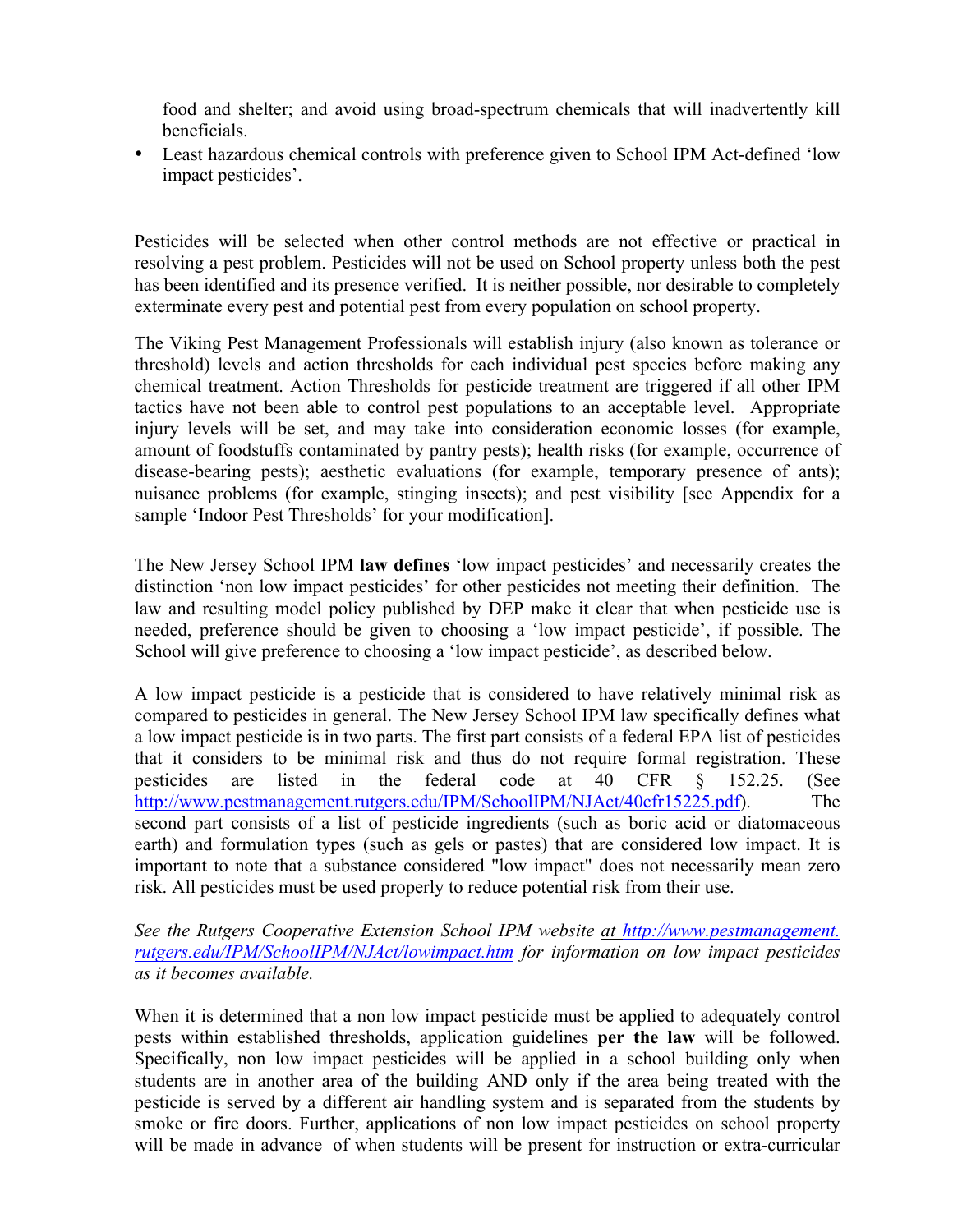activities, allowing for any label-prescribed entry restrictions; if there is no re-entry interval listed on the label, a minimum of 7 hours will be allowed prior to student re-entry on school property.

**Per the law**, emergency application of a non-low impact pesticide will only be made when the health or safety of a student or staff member is threatened. A "school pest emergency" is defined in the law as "an urgent need to mitigate or eliminate a pest that threatens the health or safety of a student or staff member." One example would be the presence of stinging insects such as ground hornets in an athletic field where events are scheduled. If a pest emergency exists, the school may use pesticides without the normal 72-hour pre-notification to parents and staff, and the advance posting of signs. Rather, the posting must be done at the time of the application, and the notice to parents and staff must be done within 24 hours after the emergency application. The notice that goes to parents and staff must explain what the reason for the emergency was, and if possible, what could be done to prevent such an emergency use next time.

Treatments, whether pesticides or low impact pesticide materials, will only be applied on school property when and where needed. It is rarely necessary to treat an entire building or landscape area to solve a pest problem. Monitoring will be used to pinpoint where pest numbers are beginning to reach the action level and 'spot' treatments' will be confined to those areas.

The School IPM Coordinators and Pest Management Professional(s) bimonthly to cover monitoring reports and determine corrective action. The Pest Management Professional should make recommendations for corrective actions to the School IPM Coordinator. They will consider all options, including no control, and look at pest activity levels versus thresholds.

They will consider EPA-defined criteria for selecting a treatment strategy:

- 1. Least hazardous to human health
- 2. Least disruptive of natural controls
- 3. Least toxic to non-target organisms
- 4. Most likely to be permanent
- 5. Easiest to carry out safely and effectively
- 6. Most cost-effective
- 7. Most site-appropriate

They will generate a pest management priority list to optimize a plan of corrective actions (see Appendix for a sample 'IPM Priorities' checklist as a resource for many preventative and corrective measures IPM Coordinators and Viking Pest management Professionals will assign and contact the appropriate staff to carry out individual tasks on the checklist.

All controls that are actually implemented should be documented in the log by the School IPM Coordinators / Pest Management Professional.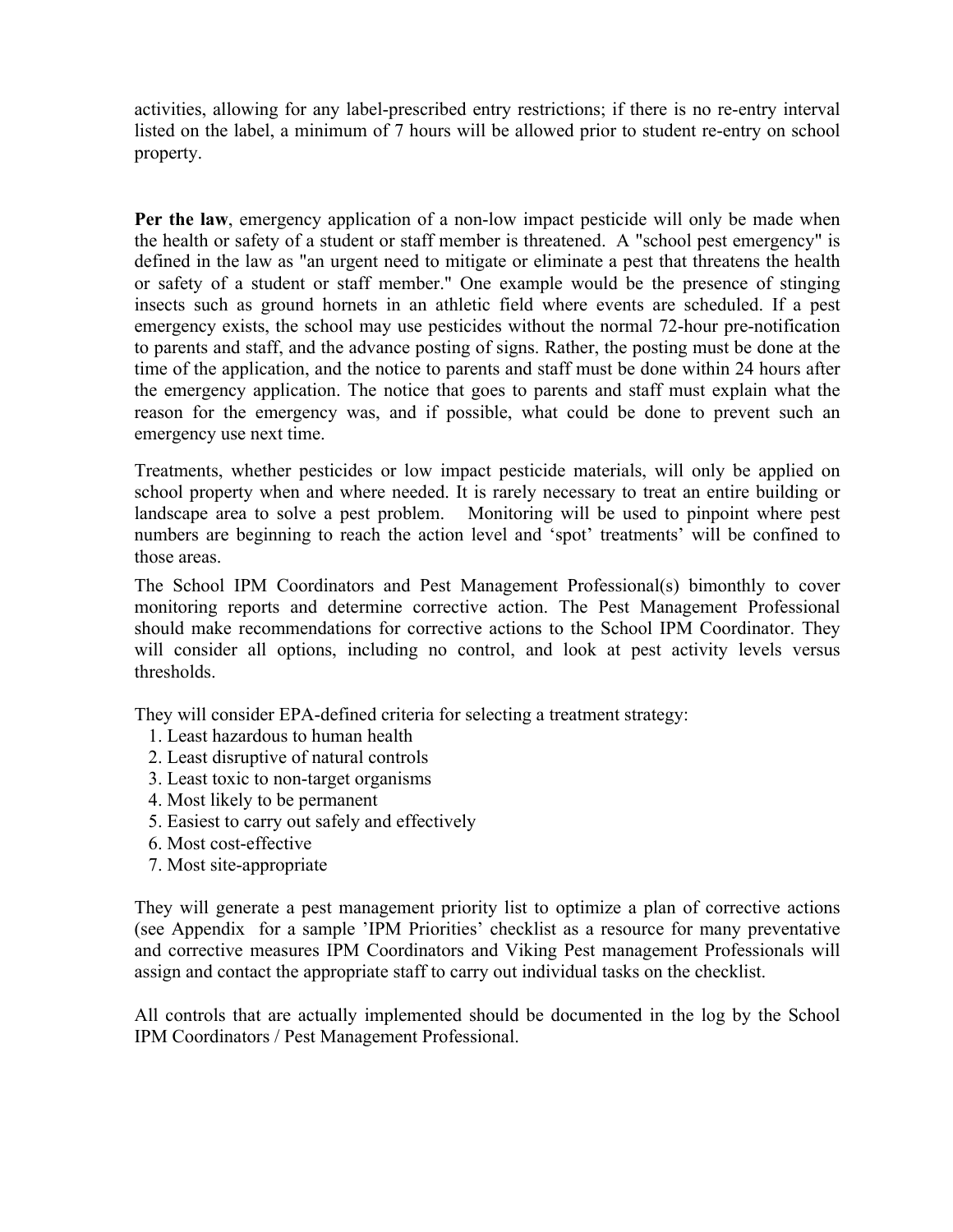#### **8. Notification, Posting, and Re-Entry**

It is important to keep the school community informed of the school's implementation of the School IPM Plan. Accordingly, this section outlines the:

- annual notification of School IPM program status.
- pre-notification of planned use and notification of emergency use of non low impact pesticides.
- posting requirements for areas inside and out that are treated with pesticides.
- re-entry requirements for areas inside and out that are treated with pesticides.

#### **Annual Notification**

The School IPM Coordinators will prepare and send an annual notice of school IPM program status to parents or guardians of each student enrolled at the school, and all staff members at the beginning of each school year. Once the annual notice has been sent, School IPM Coordinators will also give this information to new staff or the parents/guardians of new students upon their arrival.

The Appendix has a sample 'Annual School IPM Program Notification Letter to Parents & Staff'. **New Jersey law requires** that this notice shall include:

- 1. a copy of the School IPM policy
- 2. the name, address, and telephone number of the integrated pest management coordinator of the school or school district
- 3. a list of any pesticide that is in use or has been used within the last 12 months on school property
- 4. a statement that:
	- (a) the integrated pest management coordinator maintains the product label and material safety data sheet, when available, of each pesticide that may be used on school property;
	- (b) the label and data sheet is available for review by a parent, guardian, staff member, or student attending the school; and
	- (c) the integrated pest management coordinator is available to parents, guardians, and staff members for information and comment;
- 5. the time and place of any meetings that will be held to adopt the school integrated pest management policy; and
- 6. the following statement:

 *"As part of a school pest management plan, Lester D. Wilson School may use pesticides to control pests. The United States Environmental Protection Agency (EPA) and the New Jersey Department of Environmental Protection (DEP) register pesticides to determine that the use of a pesticide in accordance with instructions printed on the label does not pose an unreasonable risk to human health and the environment. Nevertheless, the EPA and DEP cannot guarantee that registered pesticides do not pose any risk to human health, thus unnecessary exposure to pesticides should be avoided. The EPA has issued the statement that where possible, persons who are potentially sensitive, such as pregnant women, infants and children, should avoid unnecessary pesticide exposure."*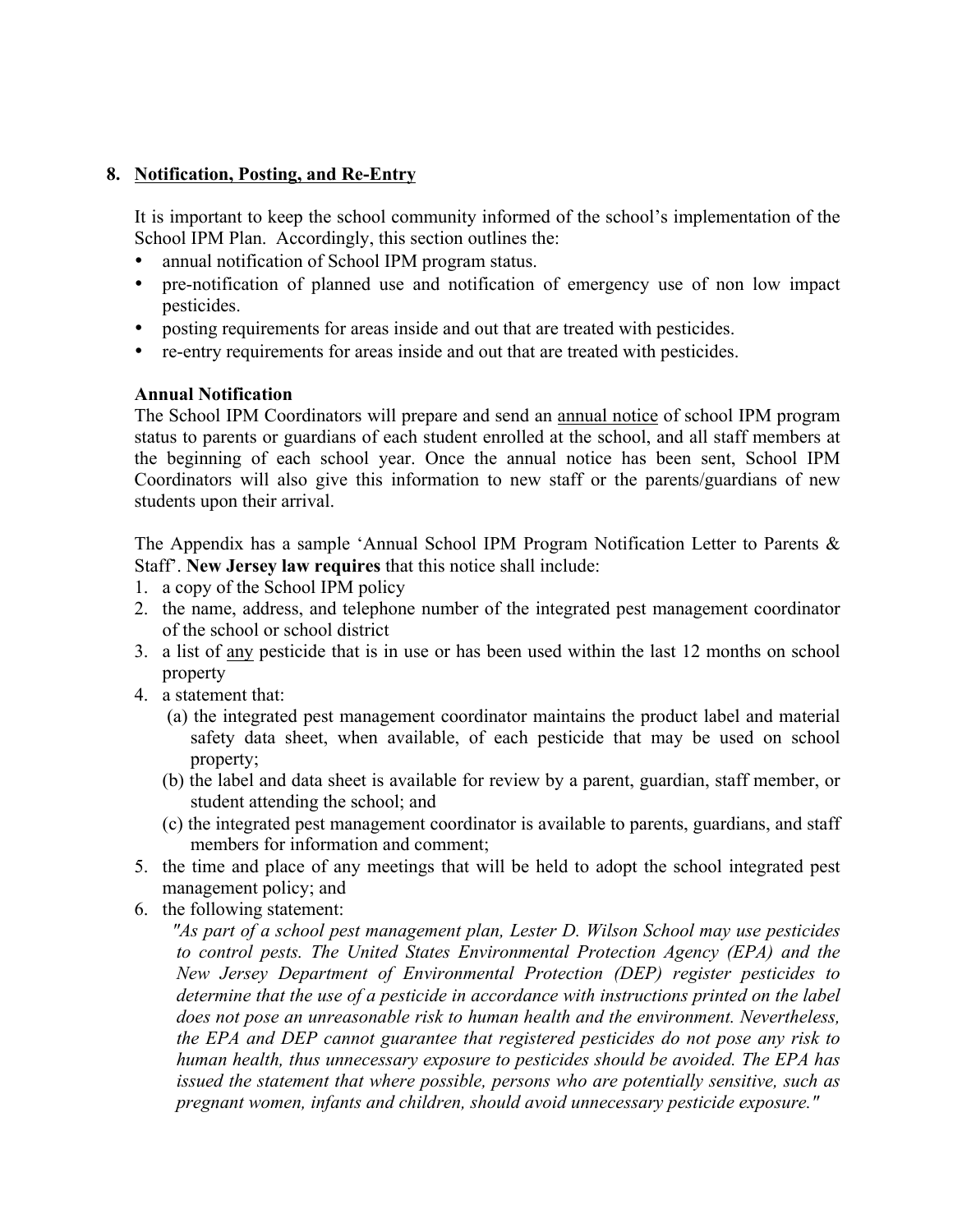#### **Notification and Posting of Non Low Impact Pesticide Use**

There are two situations when non low impact pesticides may be used on school property; when it is pre-planned and when it is an emergency.

1. Pre-Notification and Posting of Planned Non Low Impact Pesticide Use:

At any time of the year when children may be present, the school will issue prior notification of all non-low impact pesticides to be used. Specifically, Viking Pest Management Professionals will issue notice to all staff, and parents/guardians of each student enrolled at the school. The area where the pesticide will be applied will be posted at least 72 hours prior and 72 hours following the application.

2. Emergency Use Notification and Posting for Non low Impact Pesticide Use:

When an emergency application of pesticides is required, Viking Pest Management Professionals will issue notice of emergency use of non low impact pesticides used to all staff, and parents or guardians of each student enrolled at the school within 24 hours after the application or on the morning of the next school day, whichever is earlier. The reason for the emergency and any measures that will be taken so that emergency pesticide use may be avoided in the future may be included. The area where the pesticide is applied will be posted at the time of application, and will remain posted for 72 hours following the application.

In either situation, the school is **required by law to make NJDEP-prescribed notification and posting** as described below. The Appendix contains sample written notification forms, 'Pre-Notification of the Use of Pesticides' (72 hour pre-notification) and *'*Emergency Pesticide Use Notification'*,* and a sample posting sign (for indoors & outdoors) 'Notice of Pesticide Application'. The specific 'what', 'how' and 'where' requirements of the law that will be followed on School property on posting and notification follows:

**What:** In either planned or emergency applications of non low impact pesticides, **New Jersey law requires** content of both notification and posting as follows:

- common name of pesticide,
- EPA registration number,
- EPA statement on sensitive persons: "*Where possible, persons who potentially are sensitive, such as pregnant women, infants, and children, should avoid any unnecessary pesticide exposure"*
- location description, date, and time of application (one date for indoor application; three dates for outdoor applications in case of cancellation),
- potential adverse effects of product,
- reasons for the application,
- contact information for the IPM Coordinator of the school or school district, and
- further label information or precautions for public safety.

**How:** In either planned or emergency applications of non low impact pesticides, School IPM Coordinators will advise the parents and guardians and staff of the school of pesticide applications by the following method of notification:

 $\Box$  written note that the students take home (see Appendix for sample notice)

 $\Box$  written note that is mailed at least one week prior to the application (see Appendix)

 $\Box$  email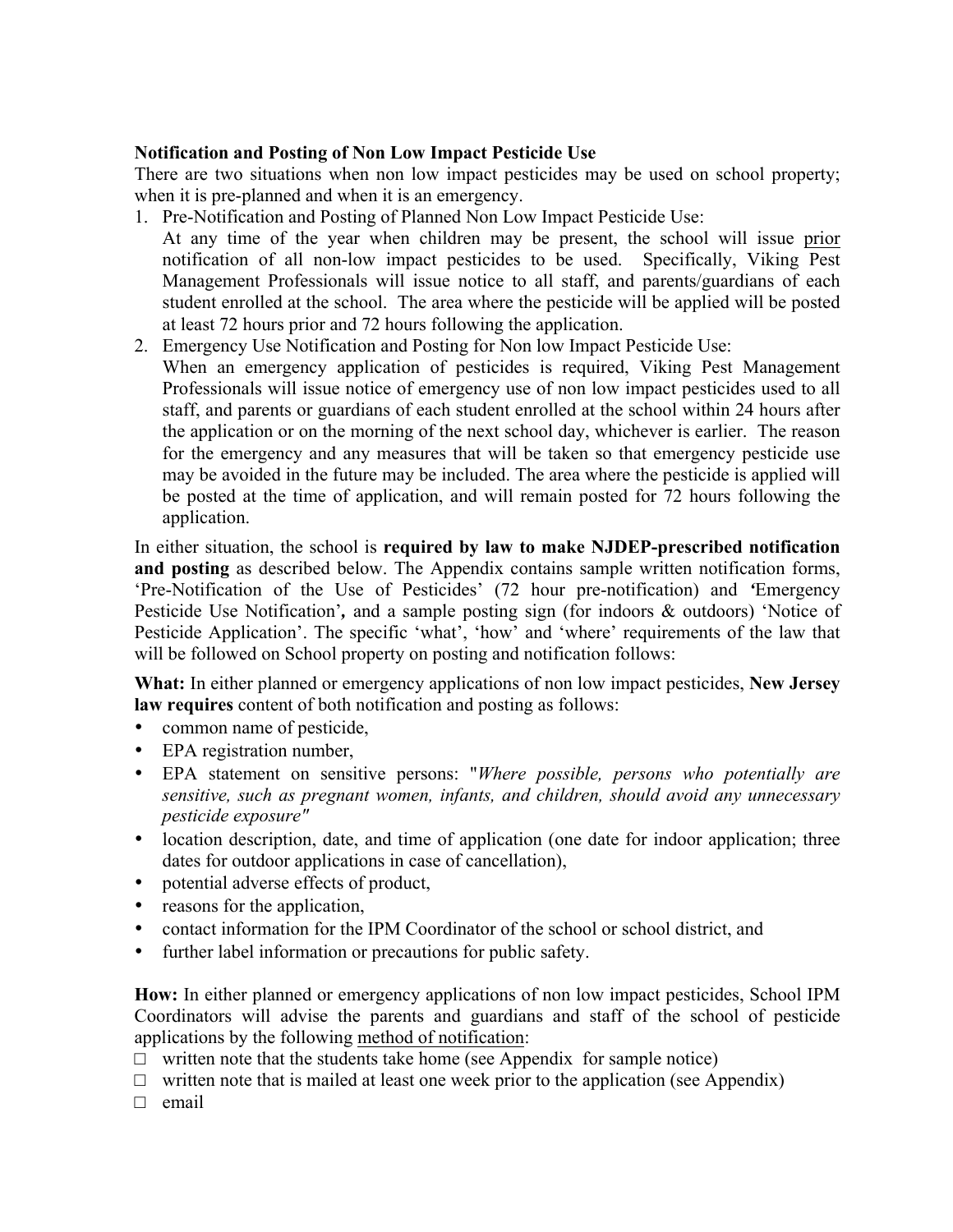**Where:** In either planned or emergency applications of non low impact pesticides, **per New Jersey law, the Viking Pest Management Professionals will post signs:** 

- prominently in or adjacent to the area where the pesticide is to be applied.
- at each entrance to the building or school ground where the pesticide is to be applied.
- that are at least 8.5" by 11".

#### **Re-Entry**

If there is application of a low impact pesticide on school property, it will be made so that adequate settling or drying occurs in advance of when students will be present for instruction or extra-curricular activities.

Students cannot enter a pesticide treated area for at least seven hours after the application of a non low impact pesticide, unless the pesticide label states a specific numerical re-entry time that is different than this. The use of low impact pesticides does not require an automatic seven-hour wait; students can re-enter after the pesticide application has dried or settled, or longer if the pesticide label specifies.

#### **9. Record Keeping and Evaluation**

#### **Record Keeping**

School IPM Coordinators will maintain records as listed in their outlined role and responsibility for school IPM. An initial meeting will be held between the School IPM Coordinator and Pest Management Professional(s) on 10/20/15 to establish an IPM Log binder for these records.

The following records will be maintained in the IPM Log binder kept in Middle School Custodial office.

- □ Pest Problem Reports
- $\Box$  Food Services Areas Reports
- **Q** IPM Pest Activity Monitoring and Control Log
- □ Indoor Pest Thresholds
- **Q** IPM Priority Checklists
- $\Box$  Pesticide Application Log
- $\Box$  Annual School IPM Program Notification Letters to Parents & Staff
- $\Box$  Pre-Notification of the Use of Pesticides (72 hour pre-notification)
- $\Box$  Emergency Pesticide Use Notifications
- □ School Integrated Pest Management Act Compliance Certification Forms
- $\Box$  Posting Sign (for indoors & outdoors) 'Notice of Pesticide Application'
- □ School IPM Report Cards
- $\Box$  Specific service reports will also be placed in the log binder that document particular actions taken by the pest management contractor.

#### **Evaluation**

At least annually, the School IPM Plan and School IPM Program of the Lester D. Wilson School will be evaluated. This necessarily includes review of all records in the IPM log binder. Program evaluation involves reviewing monitoring data, actions taken, treatment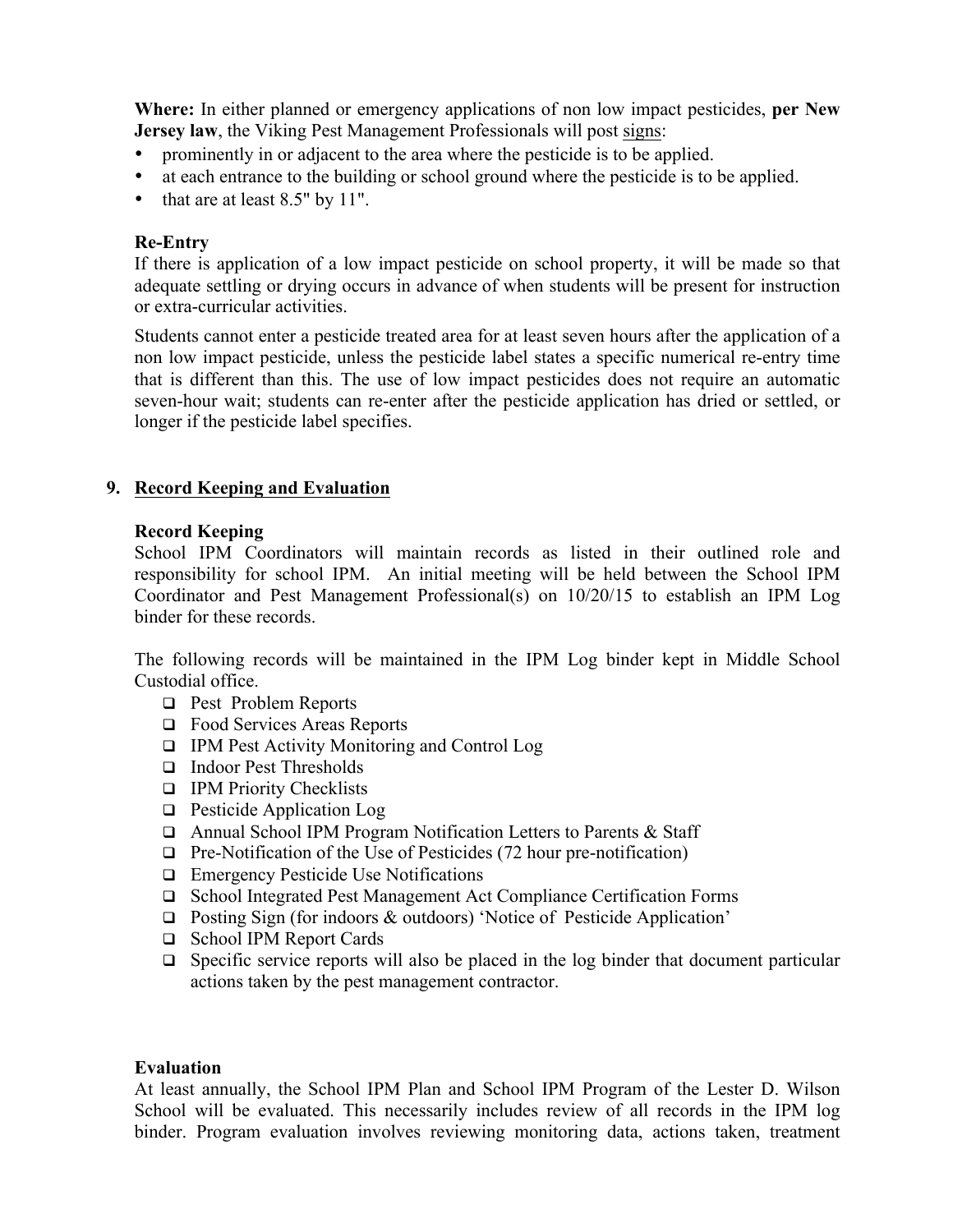impacts and effectiveness, and any other relevant observations. These records will provide information on previous and current pest populations and which strategies were applied. Comparing data will clearly indicate which pest management strategies were most effective for the amount of time and money spent. IPM practices and procedures will be modified, if necessary, based on past experience, results, and gained knowledge.

This evaluation will be coordinated by School Business Administrator. If the school is using a contractor, the School IPM Coordinator will meet with the pest control contractor to evaluate the success or failure of this IPM Plan.

The following issues will be addressed during the evaluation of the School IPM Plan and Program:

- $\Box$  adequacy of pest control indoor and outdoor
- □ areas of concern
- $\Box$  sanitation issues
- $\Box$  building maintenance issues
- $\Box$  new less toxic pest control tactics
- $\Box$  adequate support by all members of the community
- $\Box$  adequacy of thresholds
- $\square$  revise integrated pest management priorities
- $\Box$  Other:

Following evaluation, the School IPM Plan will be revised by Viking Pest Management professionals accordingly.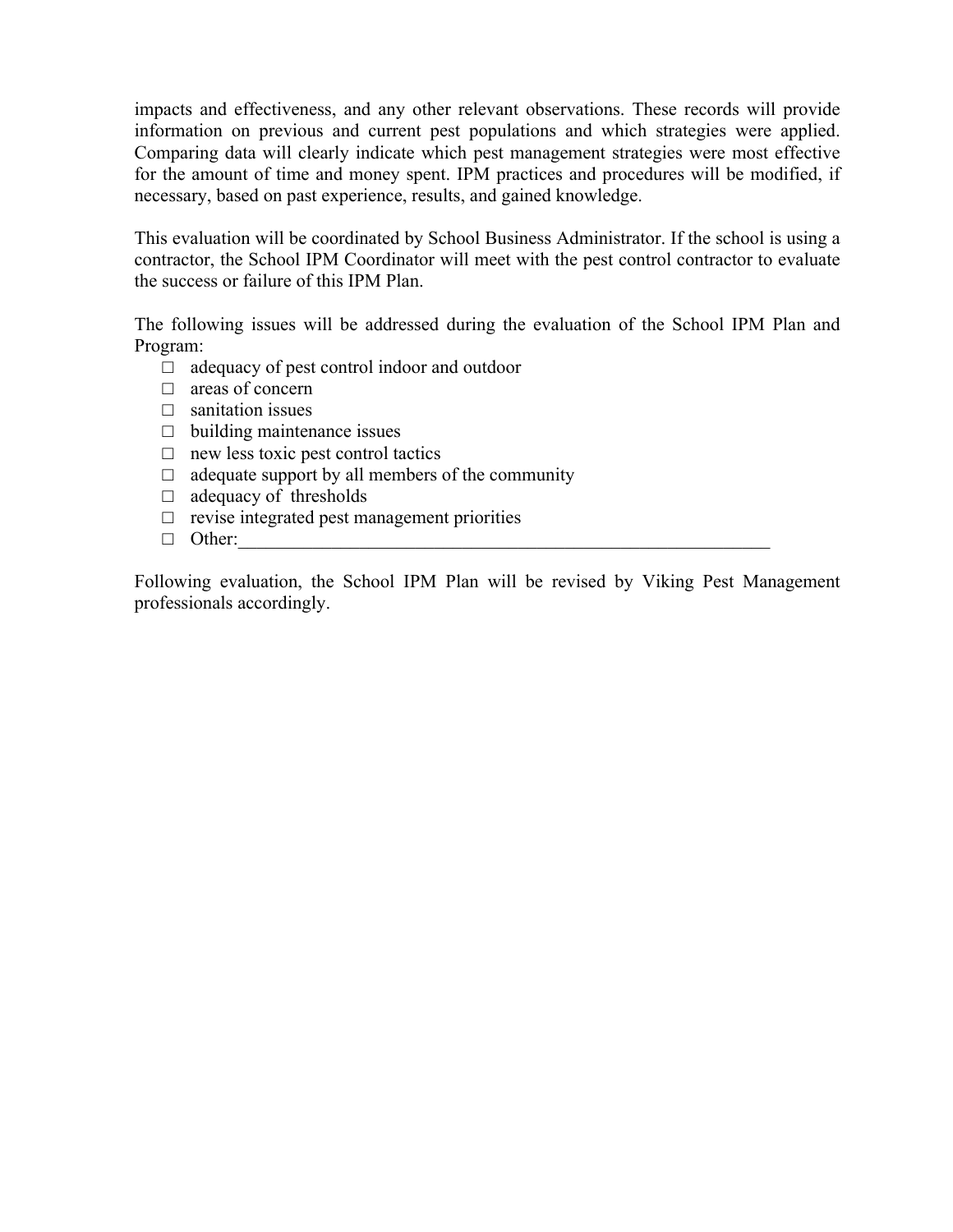#### **APPENDICES**

# **Pest Problem Report**

Date:

To: \_\_\_\_\_\_\_\_\_\_\_\_\_\_\_\_\_\_\_\_\_\_\_\_\_, School IPM Coordinator

From: **Subject**: Pest Problem Report

Date and time witnessed problem: Location (Building name/Room  $\#/name/outdoor$  area):

I have seen either pests or signs of pest activity as checked below:

Insect and spider pests:

- □ Ants
- $\Box$  Flies
- $\Box$  Lice
- □ Fleas
- □ Spiders
- □ Cockroaches
- $\Box$  Termites
- $\Box$  Firebrats, silverfish, & booklice
- $\Box$  Pantry pests: adult moths, larvae in foodstuffs
- $\square$  Wasps, hornets, or bees
- □ Spider webs
- □ Droppings
- □ Damaged wood
- $\Box$  Mud tunnels
- $\square$  Piles of wings near windows
- $\square$  Frass: Debris or excrement produced by insects; for example, chewed wood debris from carpenter ants. Includes suspicious piles of fine dust or powder.
- $\Box$  Wasp mud or paper nests
- $\square$  Eggs and egg sacs
- $\Box$  Silk shelters and cocoons

□ Holes in fabric

#### Mice and other rodents:

- □ Droppings
- □ Urine stains
- $\Box$  Tracks (in dust or soft, moist soil)
- $\Box$  Gnawing damage
- $\Box$  Burrows next to walls around the exterior of structure
- $\square$  "Runways" (areas where rodents frequently run, usually along walls, where there is an absence of dust or dirt)
- $\Box$  Grease marks along walls next to runways (from oil and dirt on rodent fur)
- $\Box$  Live rodents
- $\Box$  Dead rodent (please call immediately!)
- $\Box$  Rodent odors (especially mice); strong odor if dead